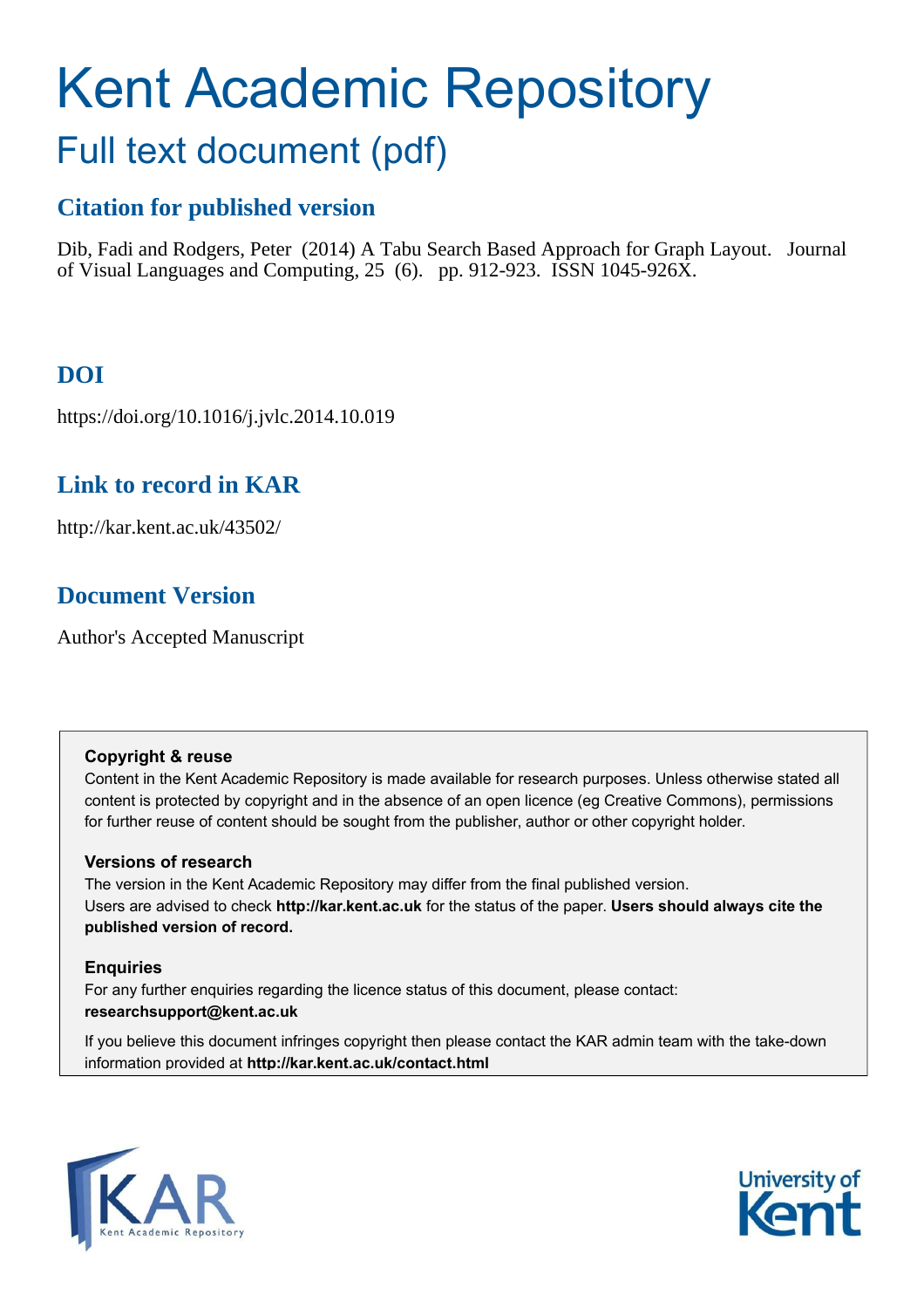[Journal of Visual Languages and Computing](http://dx.doi.org/10.1016/j.jvlc.2014.09.002)  $\parallel$  ( $\parallel$ III)  $\parallel$ III–III

Contents lists available at [ScienceDirect](www.sciencedirect.com/science/journal/1045926X)

<span id="page-1-0"></span>

Journal of Visual Languages and Computing

journal homepage: <www.elsevier.com/locate/jvlc>

# euler*Force*: Force-directed layout for Euler diagrams  $\hat{X}$

# Lu[a](#page-0-0)na Micallef<sup>a,[b,](#page-0-0)\*</sup>, Peter Rodgers <sup>a</sup>

a *School of Computing, University of Kent, UK*

<sup>b</sup> *Helsinki Institute for Information Technology HIIT, Aalto University, Finland*

#### article info

*Article history:* Received 25 August 2014 Accepted 15 September 2014

*Keywords:* Euler diagram Venn diagram Force-directed

#### **ABSTRACT**

Euler diagrams use closed curves to represent sets and their relationships. They facilitate set analysis, as humans tend to perceive distinct regions when closed curves are drawn on a plane. However, current automatic methods often produce diagrams with irregular, nonsmooth curves that are not easily distinguishable. Other methods restrict the shape of the curve to for instance a circle, but such methods cannot draw an Euler diagram with exactly the required curve intersections for any set relations. In this paper, we present euler*Force*, as the first method to adopt a force-directed approach to improve the layout and the curves of Euler diagrams generated by current methods. The layouts are improved in quick time. Our evaluation of euler*Force* indicates the benefits of a force-directed approach to generate comprehensible Euler diagrams for any set relations in relatively fast time.

 $©$  2014 Elsevier Ltd. All rights reserved.

#### 1. Introduction

Euler diagrams can represent containment, exclusion and intersection among data sets using closed curves [\[10\]](#page-10-0). They are widely used in various areas (e.g., genetics [\[20\]](#page-10-0); ontologies [\[15\]](#page-10-0)), and automatic diagram drawing techniques have been devised (e.g., [\[27](#page-10-0),[30\]](#page-10-0)). A number of visual languages use Euler diagrams as a basis (e.g., Euler/Venn diagrams [\[32\]](#page-10-0); Venn-II diagrams [\[28\];](#page-10-0) constraint diagrams [\[18\];](#page-10-0) see survey [\[29\]](#page-10-0)).

The closed curves facilitate reasoning about sets as they have a strong perceptual organizational effect on humans in dividing the space into regions and communicating memberships [\[23\].](#page-10-0) However, the curves have to be smooth and not too close to one another [\[2\],](#page-10-0) highly symmetrical, and when possible, circles [\[3\].](#page-10-0) An Euler diagram should be

*E-mail addresses:* [L.Micallef@kent.ac.uk](mailto:L.Micallef@kent.ac.uk) (L. Micallef), [P.J.Rodgers@kent.ac.uk](mailto:P.J.Rodgers@kent.ac.uk) (P. Rodgers).

*well-matched* [\[4\],](#page-10-0) such that the regions in the diagram correspond exactly to the required set relations. If possible, an Euler diagram should also be *well-formed* [\[26\],](#page-10-0) such that: each set is depicted by exactly one curve; each set relation is depicted by exactly one region; the curves are simple, non-concurrent and cross when they meet; and no point is on more than two curves. Nonetheless, generating an Euler diagram that satisfies all of these criteria is not always possible [\[24\]](#page-10-0).

The well-matched diagrams produced by current methods (e.g., [\[27\]](#page-10-0)) often have non-smooth, non-symmetric curves that are not easily distinguishable, as in Fig. 1. Other methods use circles to ensure curve smoothness and symmetry (e.g., [\[30\]](#page-10-0)), but the generated diagrams are not well-matched and some of the regions might not correspond to any of the required set relations. Alternatively, some methods draw only well-formed Euler diagrams (e.g., [\[11\]](#page-10-0)), but the curves are often non-smooth and a diagram cannot be drawn for all data. Also, the importance of different aesthetic criteria varies by context and data.

Using a layout method, the diagram is transformed into another that depicts the same set relations, but optimizes

<sup>☆</sup> This paper has been recommended for acceptance by Shi Kho Chang. \* Corresponding author at: Helsinki Institute for Information Technology HIIT, Aalto University, Finland.

<http://dx.doi.org/10.1016/j.jvlc.2014.09.002> 1045-926X/& 2014 Elsevier Ltd. All rights reserved.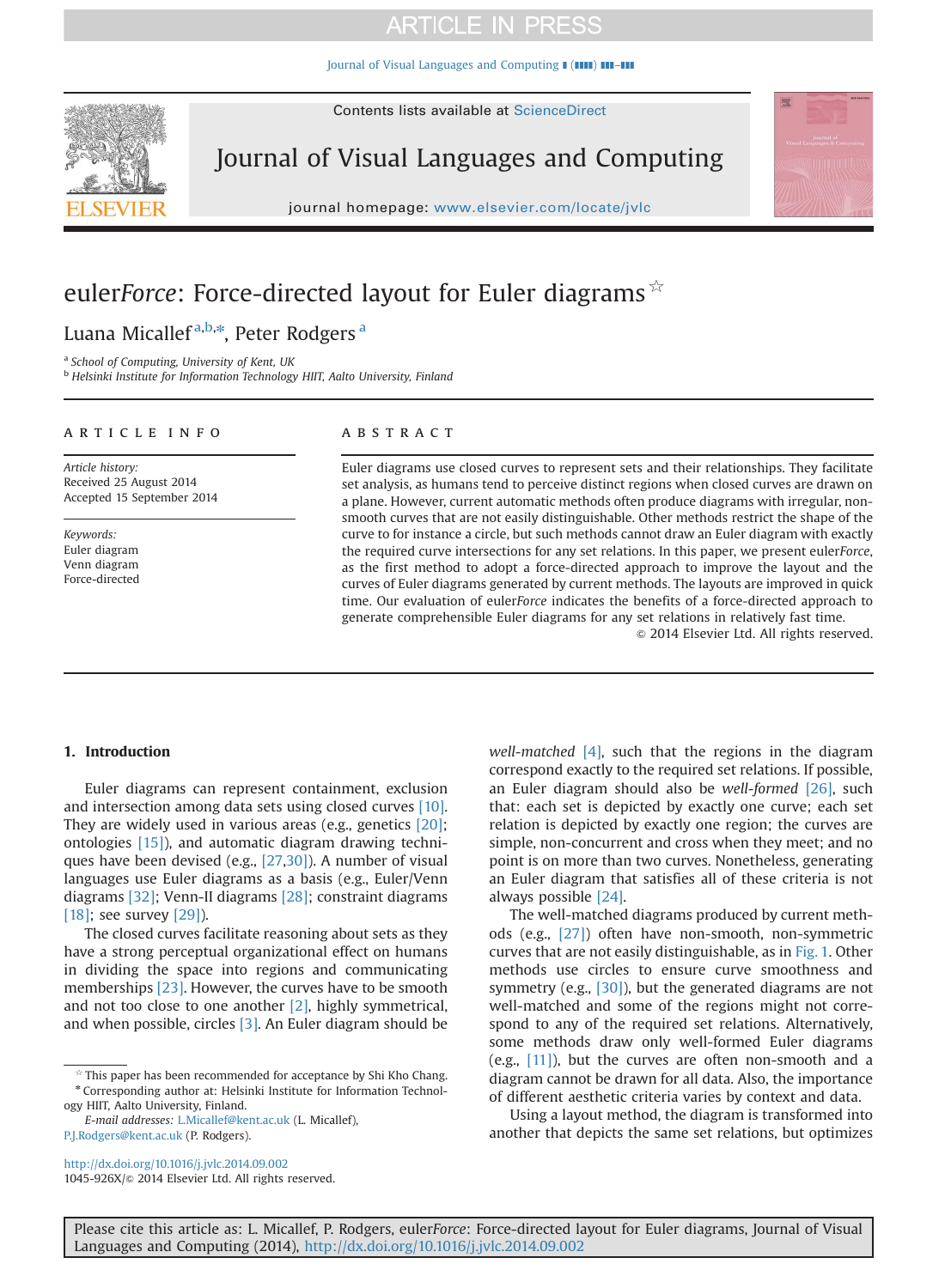<span id="page-2-0"></span>2 *L. Micallef, P. Rodgers / Journal of Visual Languages and Computing [* $\overline{})$ *]* 



Fig. 1. Well-matched Euler diagrams generated by a drawing method [\[27\].](#page-10-0)

specific aesthetic criteria. Two such methods, one by Rodgers et al. [\[25\]](#page-10-0) and another by Flower et al. [\[14\],](#page-10-0) have been proposed, but both are computationally expensive.

Rodgers et al. defined (but did not implement) a method that uses graph transformations to generate a layout that satisfies a particular well-formedness property [\[25\]](#page-10-0). However, this method does not take into account important curve aesthetics such as regularity, smoothness and symmetry and so, it cannot improve the layout of diagrams like those in [Fig. 1](#page-1-0), which are already wellformed. Graph transformations could also be computationally expensive [\[9\].](#page-10-0)

Flower et al. implemented a method that uses a multicriteria optimization technique to improve curve aesthetics [\[14\].](#page-10-0) They defined metrics to handle curve roundness, smoothness, closeness and size uniformity, and combined them in a fitness function. Thus, this method could improve the layout of diagrams like [Fig. 1A](#page-1-0), but not [Fig. 1B](#page-1-0) as their method handles diagrams with up to four curves. The effectiveness and correctness of these aesthetic metrics were not evaluated, and it is still unclear how the different metrics interact. The method uses a hillclimbing heuristic and thus, it is likely to encounter local minima and provide a local rather than a global bestoptimized solution. The method is slow, as multi-criteria optimizations are more computationally expensive than single-criteria ones [\[21\]](#page-10-0). Assigning appropriate weights to the various criteria is difficult [\[21\]](#page-10-0) and expecting users to assign these weights makes the method unusable.

In graph drawing, force-directed methods have been widely used and evaluated to produce layouts with desired aesthetic features with relatively good performance [\[5,19\]](#page-10-0). The physical analogy used by such methods is that of a system of physical structures (the vertices of the graph) that exert a force over others in the system, such that these structures move according to the force applied to them. The system is brought to a halt when the algorithm positions the structures appropriately so that the forces are in equilibrium. One of the simplest force-directed methods is the spring embedder [\[6\]](#page-10-0). In such methods, the forces result from electrically charged particles (the vertices) that repel one another, so that the vertices are not too close to each other, and springs (the edges between vertices) that attract connected particles, so that the length of the edges is approximately uniform.

A closed curve represented as a polygon is like a graph with a set of vertices and edges, so the repulsive and attractive forces used in a spring embedder for graph drawing would transform a closed curve into a smooth regular circle. Thus, if such forces are applied to all the curves in a diagram and other new forces are applied to ensure that the required curve intersections are maintained, the diagrams in [Fig. 1](#page-1-0) would be converted to those in Fig. 2, so the curves are smooth, more regular and evenly distributed. The diagram layouts in Fig. 2 were generated by our method euler*Force*, which is the first to use a force-directed approach to improve the curve aesthetics and layout of Euler diagrams.

In this paper, we describe euler*Force*, the force model and algorithm it uses to improve the diagram layouts, and our evaluation of the method. The implementation of euler*Force* is available at [http://www.eulerdiagrams.org/](http://www.eulerdiagrams.org/eulerForce) [eulerForce](http://www.eulerdiagrams.org/eulerForce).

#### 2. The force model and algorithm

The main challenge was to devise an appropriate force model that acts on the vertices, edges and curves in the diagram to improve the layout of Euler diagrams while still depicting the same set relations. This is the first force model for Euler diagrams, so we opted for a simple algorithm to equilibrate the forces. This facilitates understanding of the different forces and how they interact with one another to allow for further refinement of the force model.

#### *2.1. Force model*

Our physical system is similar to that of the simple spring embedder ([Section 1](#page-0-0)), in that the vertices act like electrically charged particles and the edges like springs. The force model consists of *repulsive* and *attractive* forces between different structures in the layout, including (i) vertices, (ii) edges and (iii) entire polygons. Thus, the forces in our system differ from those used in simple graph drawing methods by systematically moving any of these structures rather than just the vertices.

Similar to the typical spring embedder in graph drawing, our repulsive forces follow the inverse square law and our attractive forces follow Hooke's law [\[5\].](#page-10-0) Thus,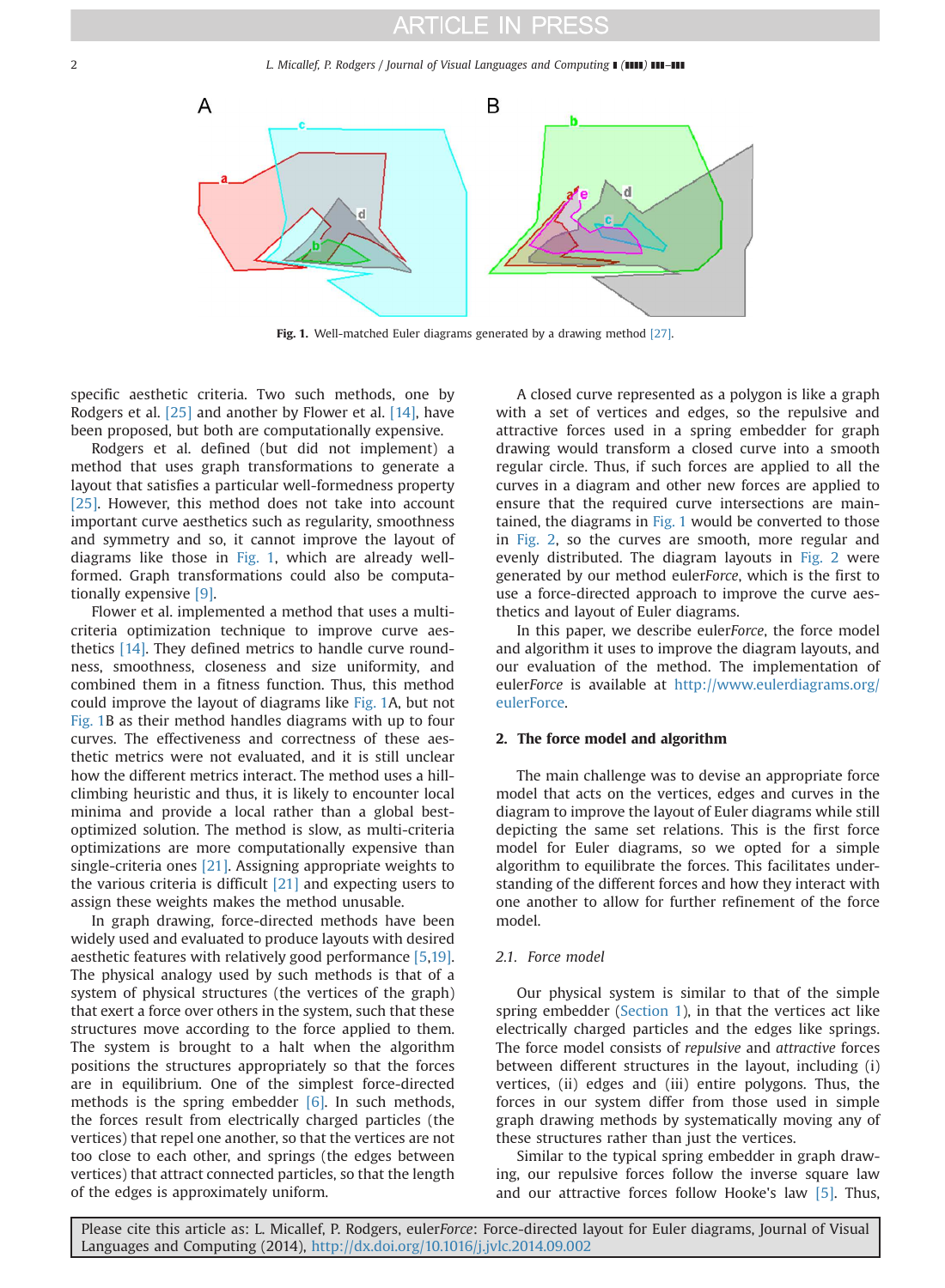*L. Micallef, P. Rodgers / Journal of Visual Languages and Computing* **[(1111) 111-111**  $\blacksquare$ 



Fig. 2. The improved layouts generated by our force-directed method, euler*Force*, for the Euler diagrams in [Fig. 1.](#page-1-0)

given *d* is the Euclidean distance between two structures *s*<sup>1</sup> and *s*<sup>2</sup> in the diagram, these forces are defined as follows: *repulsive forces* – inversely proportional to the squared distance between structures  $s_1$  and  $s_2$ , so the repulsive force between *s<sup>1</sup>* and *s2*, that is the repulsive force exerted on  $s_2$  by  $s_1$  and on  $s_1$  by  $s_2$ , is  $f_r = c_r/d^2$ where *c<sup>r</sup>* is a constant that determines the strength of the force; *attractive forces* – directly proportional to the distance between structures  $s_1$  and  $s_2$  so the attractive force exerted between  $s_1$  and  $s_2$ , that is the attractive force exerted on  $s_1$  and  $s_2$  by the spring between  $s_1$  and  $s_2$ , is  $f_a = c_a d$  where  $c_a$  is the stiffness of the spring that determines the strength of the force and the natural length of the spring is zero. The constants  $c_r$  and  $c_q$  vary depending on the objective and the required strength of the force. In specific cases, the definition of the repulsive or attractive force could defer from those above, yet the direction remains unchanged.

Our repulsive forces are the same as those used in Eades' spring embedder [\[6\].](#page-10-0) Our attractive forces are different from those of Eades, as Eades uses logarithmic rather than linear (Hooke's law) springs stating that the latter could be too strong. However, Di Battista et al. argue that, "it is difficult to justify the extra computational effort by the quality of the resulting drawings" [\[5\]](#page-10-0). Since our attractive forces assume linear, Hooke's law springs with natural length zero, they are the same as those used in Tutte's force-directed barycentre method [\[33\].](#page-10-0) We opted for such attractive forces as these forces are namely used to smooth the curves and to regain regions that are lost during the layout improvement process. Thus, while in the former the edges should be as short as possible to produce smooth curves, in the latter the force of the spring should be strong enough to attract structures and regain the lost regions.

We now discuss how such repulsive and attractive forces between vertices, edges and polygons are used in our force model to generate layouts that meet our objectives (in bold).

*2.1.1. Obtaining regular, smooth, similarly shaped convex curves*

We use typical forces for a simple spring embedder [\[5\]](#page-10-0).

(F1) Repulsion for vertices not to be too close to one another: for every polygon *p* in the current layout and for every pair of distinct vertices  $v_1$  and  $v_2$  of p, a repulsive force is exerted between  $v_1$  and  $v_2$ , so  $v_1$  and  $v_2$  move away from one another.

(F2) Attraction for approximately uniform edge lengths: for every polygon *p* in the current layout and for every pair of distinct vertices  $v_1$  and  $v_2$  of  $p$  that are connected by an edge, an attractive force is exerted between  $v_1$  and  $v_2$ , so  $v_1$ and  $v_2$  move closer to one another.

#### *2.1.2. Maintaining the same set of regions as that in the initial diagram layout*

We devised a set of forces for each different type of curve relation to ensure that: (a) the current improved layout maintains the regions in the initial layout; (b) if the current layout has new regions or is missing any of the regions in the initial layout, forces correct the layout accordingly. We opted to use forces to correct layouts that depict the incorrect set of regions rather than to disallow such layouts altogether, to avoid local minima. So for every pair of distinct polygons in the initial layout, the following forces are applied.

(F3) If the two polygons in the initial layout *do not intersect*, and in the current layout they still *do not intersect*, if  $p_1$  and  $p_2$  are these two polygons in the current layout, for every vertex  $v_1$  of  $p_1$  and for every vertex  $v_2$  of  $p_2$ , a repulsive force is exerted between  $v_1$  and  $v_2$ , so these vertices move accordingly and the required disjointness of  $p_1$  and  $p_2$  is reinforced.

(F4) If the two polygons in the initial layout *do not intersect*, but in the current layout they *do intersect*, if  $p_1$ and  $p_2$  are these two polygons in the current layout, for every vertex  $v_1$  of  $p_1$  and vertex  $v_2$  of  $p_2$ : if  $v_1$  is inside or on an edge of  $p_2$  and  $v_2$  is inside or on an edge of  $p_1$ , an attractive force is exerted between  $v_1$  and  $v_2$ ; if  $v_2$  is not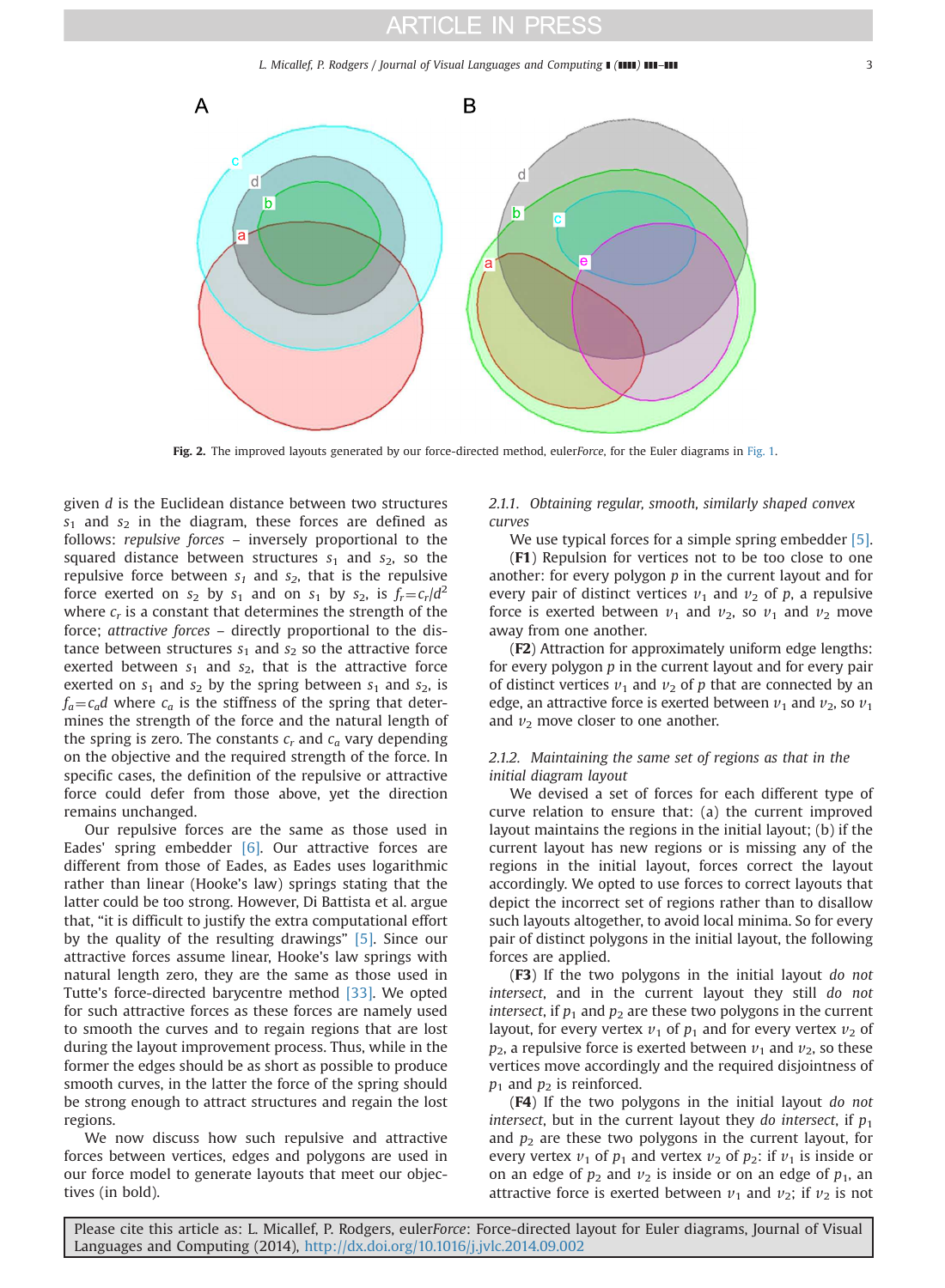<span id="page-4-0"></span>inside or on an edge of  $p_1$ , a *repulsive force* is exerted on  $v_1$ by  $v_2$ ; if  $v_1$  is not inside or on an edge of  $p_2$ , a *repulsive force* is exerted on  $v_2$  by  $v_1$ . As these vertices move accordingly, the required disjointness of  $p_1$  and  $p_2$  is regained.

(F5) If the two polygons in the initial layout *intersect*, and in the current layout they still *intersect*, if  $p_1$  and  $p_2$  are these two polygons in the current layout, for every vertex  $v_1$  of  $p_1$  and for every vertex  $v_2$  of  $p_2$ : if both  $v_1$  and  $v_2$  are on the boundary of the overlapping region, that is  $v_1$  is inside  $p_2$  and  $v_2$  is inside  $p_1$ , a repulsive force is exerted between  $v_2$  and  $v_1$ , so these vertices move accordingly and the required intersection of  $p_1$  and  $p_2$  is reinforced; if  $v_1$  is not inside  $p_2$  and  $v_2$  is inside or on an edge of  $p_1$ , a repulsive force is exerted on  $v_1$  by  $v_2$ , so these vertices move accordingly and  $p_1$  and  $p_2$  are not too close to one another; if  $v_2$  is not inside  $p_1$  and  $v_1$  is inside or on an edge of  $p_2$ , a repulsive force is exerted on  $v_2$  by  $v_1$ , so these vertices move and  $p_1$  and  $p_2$  are not too close to one another.

(F6) If the two polygons in the initial layout *intersect,* but in the current layout they *do not intersect*, if  $p_1$  and  $p_2$ are these two polygons in the current layout, for every vertex  $v_1$  of  $p_1$  and vertex  $v_2$  of  $p_2$ , a special attractive force defined as  $f = c/d^2$  where *c* is a constant determining the strength of the force and *d* is the Euclidean distance between  $v_1$  and  $v_2$  is exerted between  $v_1$  and  $v_2$ , so these vertices move accordingly and the required intersection of  $p_1$  and  $p_2$  is regained.

(F7) If in the initial layout one of the polygons *contains* the other and in the current layout the polygons still *depict* the required *containment*: if  $p_1$  and  $p_2$  are these two polygons in the current layout and  $p_2$  is contained in  $p_1$ , for every vertex  $v_1$  of  $p_1$  and for every vertex  $v_2$  of  $p_2$ , a repulsive *force* is exerted between  $v_1$  and  $v_2$ , so these vertices move accordingly and the required containment of  $p_2$  in  $p_1$  is reinforced.

(F8) If, in the initial layout, one of the polygons *contains* the other, but in the current layout, the polygons *do not depict* the required *containment*, if  $p_1$  and  $p_2$  are these two polygons in the current layout and according to the initial layout,  $p_2$  should be contained in  $p_1$ , for every vertex  $v_1$  of  $p_1$  and vertex  $v_2$  of  $p_2$ : if  $v_1$  is inside or on an edge of  $p_2$  and  $v_2$  is not inside or on an edge of  $p_1$ , an attractive force is exerted between  $v_2$  and  $v_1$ ; if  $v_2$  is inside or on an edge of  $p_1$ , a repulsive force is exerted on  $v_1$  by  $v_2$ ; if  $v_1$  is not inside or on an edge of  $p_2$ , an attractive force is exerted on  $v_2$  from  $v_1$ . As these vertices move accordingly, the required containment of  $p_2$  in  $p_1$  is regained.

F3-F8 are applied between vertices of polygons to (a) maintain the regions of the initial layout and (b) correct layouts that are not depicting the same set of regions as that of the initial layout. However, to ensure (a) and reduce the need for (b), if a vertex  $v_1$  of polygon  $p_1$  is closer to a point *x* on an edge  $e=(v_2, v_{2b})$  of a polygon  $p_2$  than vertex  $v_2$  of  $p_2$ , **F3–F8** are also applied between  $v_1$  and *e*, such that *e* is moved based on the forces exerted on it about *x*.

#### *2.1.3. Depicting each set relation by exactly one region*

As the vertices are moved during the layout improvement process, a region depicting a set relation could be split up into more than one component, making the diagram difficult to comprehend as one of the most important well-formedness properties is not met [\[26\]](#page-10-0). Thus, for every pair of distinct polygons,  $p_1$  and  $p_2$ , in the current layout and for every region  $r$  in any or both of  $p_1$ and  $p_2$ : (F9) while  $r$  is made up of more than one component, if *k* is the smallest component of *r*, for every vertex  $v_1$  of  $p_1$  and vertex  $v_2$  of  $p_2$ , if  $v_1$  is inside or on an edge of  $k$  and  $v_2$  is not inside or on an edge of  $k$ , an attractive force is exerted between  $v_1$  and  $v_2$ , so these vertices move accordingly and a component of *r* is discarded.

#### *2.1.4. Ensuring the curves are not close to one another*

Layouts with curves close to one another are difficult to comprehend [\[2\]](#page-10-0) and could break the important wellformedness property of non-concurrent curves [\[26\]](#page-10-0). The repulsive forces in our model keep the vertices apart and thus aid to achieve this objective.

#### *2.1.5. Centring contained curves in their containing curve or region*

Sometimes a curve is contained in another curve or a region. The repulsive forces in the model would ensure that this contained polygon remains inside the containing polygon or region. However, centring this contained polygon in its containing polygon or region, so that its boundary is equidistant from that of the containing structure, could improve the layout and its symmetry. Thus, (F10) when a polygon is contained in another polygon or region, if  $c_1$  is the centroid of the contained polygon and *c*<sup>2</sup> is the centroid of the containing polygon or region, an attractive force is exerted on  $c_1$  from  $c_2$ , so that the entire contained polygon is moved closer to  $c<sub>2</sub>$  and centred in its containing polygon or region.

#### *2.1.6. Attaining adequately sized curves and regions*

If the size of the regions is inadequate, the layout could be difficult to understand, particularly when regions are not easily visible and their area is disproportional to that of other regions [\[2\]](#page-10-0). Thus, a set of forces is required to adjust the size of the polygons and to move these polygons closer or further away from one another, so the required adequate region areas are obtained.

An adequate region area could be one that is similar to the area of other regions in the layout, so that the total area of the diagram is evenly distributed among its regions [\[2\].](#page-10-0) However, to facilitate the identification of the number of curves in which a region is located, an adequate region area could be one that is inversely proportional to the number of curves in which it resides, in that the greater the number of curves it is located in, the smaller the region area. So, if a *k*-curve region is a region located in *k* curves in a diagram with *n* curves, the area of the region is assigned a weight  $w=n/k$ . Thus, if for instance a diagram has three curves  $(n=3)$ , a 1-curve region  $(k=1, w=3)$  will be twice as large as a 2-curve region  $(k=2, w=3/2)$  and three times as large as a 3-curve region  $(k=3, w=1)$ .

The size of the polygons are adjusted accordingly by progressively increasing or decreasing the strength of the repulsive force F1 that ensures that the vertices of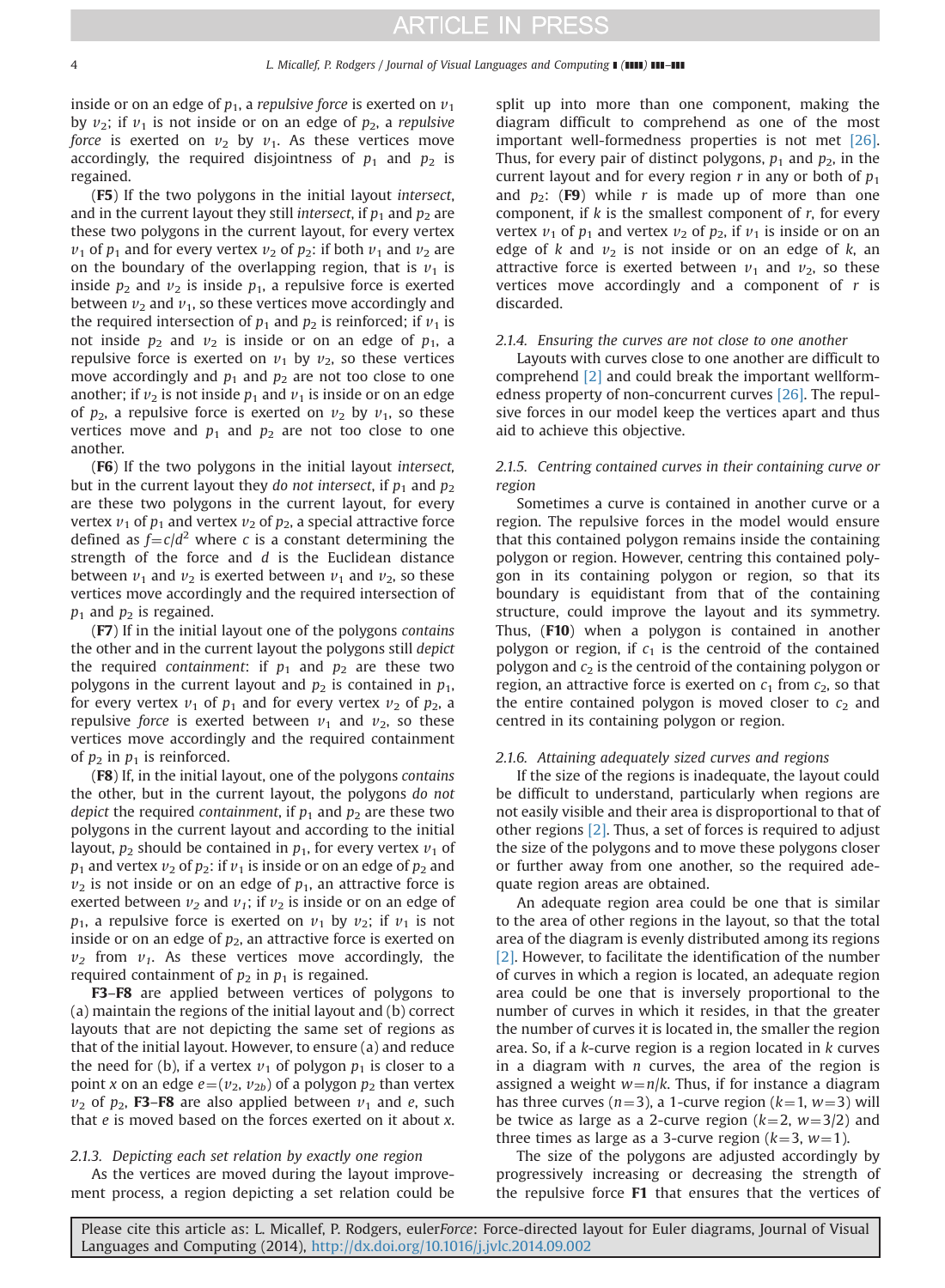polygons are not too close to one another. The greater the repulsive force, the further away neighbouring vertices of a polygon are from one another, thus enlarging the size of the polygon. The polygons are then moved using the following forces to adjust the region areas. (F11) To increase a region area: if *r* is the region whose area should be increased and *c*<sup>1</sup> is the centroid of *r*, for every polygon *p* that contains  $r$ , if  $c_2$  is the centroid of  $p$ , an attractive force is exerted on  $c_2$  from  $c_1$ , so that the entire polygon  $p$  is moved closer to  $c_1$ , thus increasing its size. (F12) To decrease a region area: if *r* is the region whose area should be decreased and  $c_1$  is the centroid of  $r$ , for every polygon  $p$ that contains  $r$ , if  $c_2$  is the centroid of  $p$ , a repulsive force is exerted on  $c_2$  from  $c_1$ , so that the entire polygon  $p$  is moved further away from  $c_1$ , thus decreasing the size of *r*.

Similar to F3–F8, other forces have been included to correct any generated layouts whose regions differs from those in the initial layout, either because new regions are displayed or required regions are missing. We could have disallowed these incorrect layouts from the layout improvement process altogether, but we opted to accept them and correct them using the following forces, to reduce the chances of reaching a local minimum. Thus, if while increasing or decreasing region area, (F13) the current layout has a region that is not depicted in the initial layout: if *r* is the region that is in the current but not the initial layout and  $c_1$  is the centroid of  $r$ , for every polygon *p* that contains *r* in the current but not in the initial layout, if  $c_2$  is the centroid of  $p$ , a repulsive force is exerted on  $c_2$  from  $c_1$ , so the entire polygon  $p$  is moved further away from  $c_1$ , thus reducing the size of  $r$  and its appearance in the layout until it is no longer visible. If alternatively (F14) the current layout does not have a region that is depicted in the initial layout: if *r* is the region that is in the initial but not the current layout, for every pair of distinct polygons  $p_1$  and  $p_2$  that should contain *r*, if  $c_1$  is the centroid of  $p_1$  and  $c_2$  is the centroid of  $p_2$ , an attractive force is exerted between  $c_1$  and  $c_2$ , so the polygons that should contain *r* get closer and the missing region is regained.

#### *2.2. Algorithm*

Our algorithm is similar to that used by Eades [\[6\]](#page-10-0) to balance out the forces in the system. Given some set relations, an Euler diagram is generated by a current automatic drawing method and used as the initial layout. The algorithm then goes through the system in discrete time steps, so that at every step, the resultant force exerted on each of the vertices, edges and entire polygons in the layout is calculated and the vertices, edges and entire polygons are moved accordingly based on the magnitude and the direction of the resultant force. This new layout is then used as the starting layout for the next discrete time step. After a number of steps, the magnitude of the resultant force exerted on each of the vertices, edges and entire polygons is reduced to zero and the algorithm stops as the forces in the system equilibrate and no further changes in the layout are carried out.

Since most of the forces in the system are exerted on and relocate the vertices of the polygons in the layout, polygons with fewer vertices are subject to fewer changes than those with more vertices. Thus, before the algorithm goes through the system in discrete time steps, the number of vertices on each of the polygons in the layout is equalized. For instance, if a layout has two polygons  $p_1$ and  $p_2$ , and  $p_1$  has 10 vertices and and  $p_2$  has 12 vertices, two vertices are added to  $p_1$ . This is done by first adding a vertex *x* between two vertices  $v_1$  and  $v_2$  of the polygon that are connected by an edge ( $v_1$ ,  $v_2$ ) and then, removing  $(v_1, v_2)$  and adding two new edges  $(v_1, x)$  and  $(x, v_2)$ between  $v_1$  and x and x and  $v_2$  respectively. Since the forces in the system can enlarge the size of the polygons, at the end of every discrete time step, the length of the edges of each polygon is checked and vertices are added to make the edges smaller and the polygons smoother.

Due to the various forces in the system, a limit is set on the magnitude of the resultant force exerted on a structure. This limit is inversely proportional to the number of discrete time steps the algorithm has already gone through in the system, so major changes are only carried out at the initial steps when a more extensive search for an appropriate layout is required. During the final steps, minor changes are carried out to refine the layout and ensure the algorithm converges to a solution.

The transition from the initial to the final layout is animated, thus facilitating understanding of how the forces in the system aid in improving the layout and how they interact with one another  $[5]$ . This method was thus helpful to understand and appropriately define the required forces to lay out Euler diagrams and to devise the first force model to improve the layout of such diagrams. Moreover, such a simple algorithm could possibly aid in preserving the mental map of the layout [\[7\]](#page-10-0) from the initial to the final improved layout.

Eades's simple spring embedder  $[6]$  was aimed for non-dense graphs with few vertices. Poor layouts by this embedder are reported for graphs with hundreds of vertices [\[19\],](#page-10-0) as in such cases a local minimum is more likely to be reached. As discussed earlier, we mitigate this issue by using specific forces that correct generated layouts that depict different regions than those in the initial layout. Even so, Euler diagram layouts typically have fewer than hundreds of vertices as often these diagrams have few curves. Later on, further sophisticated techniques can be adopted to handle more specific aesthetic criteria and to improve the efficiency and performance of our forcedirected algorithm.

#### 3. Evaluation

To evaluate our method euler*Force*, we used its software implementation to improve the layouts of Euler diagrams generated by a current drawing method [\[27\]](#page-10-0), and we compared euler*Force*'s layouts with those generated by the only other implemented layout method for Euler diagrams [\[14\].](#page-10-0) All the experiments were run on an Intel Core 2 Duo CPU E7200 @2.53 GHz with 3.23GB RAM, 32-bit Microsoft Windows XP Professional SP1, SP2 and SP3 and Java Platform 1.6.0.14.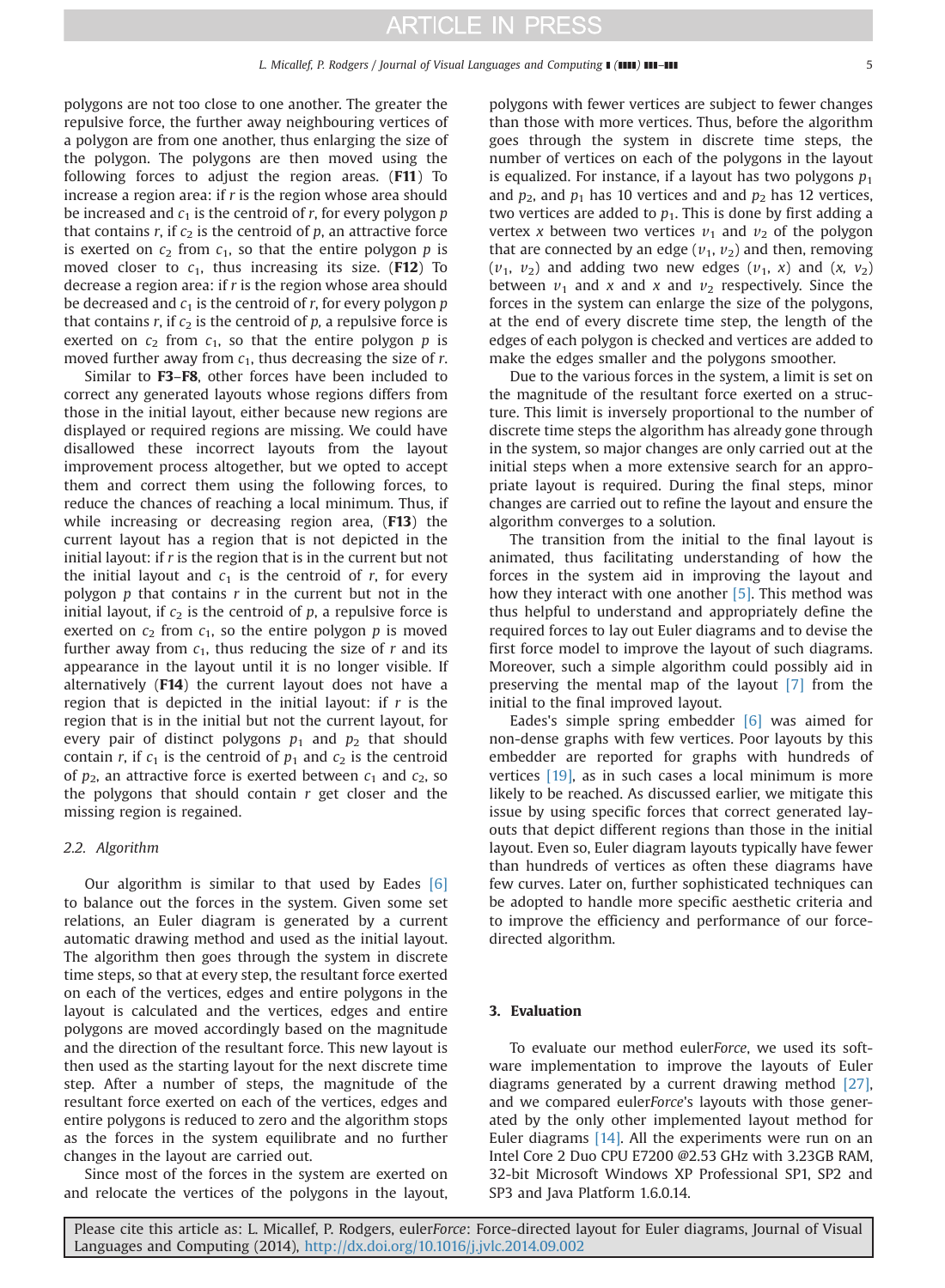#### <span id="page-6-0"></span>*3.1. Accuracy, time and aesthetics*

We tested euler*Force* on diagrams automatically generated by Rodgers et al.'s method [\[27\]](#page-10-0), to evaluate its effectiveness in generating improved layouts that satisfy our objectives. Rodgers et al.'s method was chosen, as it is the only method that draws a diagram for set relations for which a well-matched, well-formed Euler diagram can be drawn. Thus, if an improved layout generated by euler-*Force* did not satisfy our objective of depicting each set relation by exactly one region or our objective of ensuring the curves are not close to one another, the diagram layout was not well-formed and a limitation in our method was evident, as a well-formed diagram for those set relations is known to exist (i.e., the initial diagram generated by Rodgers et al.'s method).

A library of Euler diagrams generated by Rodgers et al.'s method for all the set relations for which a well-formed Euler diagram with three, four and five curves can be drawn was assembled. This library included: nine Euler diagrams with three curves, 114 Euler diagrams with four curves, and 342 Euler diagrams with five curves.

Our method euler*Force* was then used to improve the layout of the diagrams in this library. Figs. 3–[5](#page-8-0) illustrate a few of (i) the diagrams in the library (also [Fig. 1](#page-1-0)), and (ii) the corresponding layout generated by euler*Force* (also [Fig. 2](#page-2-0)). The layouts (ii) in Fig. 3 and [Fig. 4](#page-7-0) depict precisely the same set of regions as those in the initial library layout (i) (also [Fig. 1](#page-1-0) and [2](#page-2-0)), but those in [Fig. 5](#page-8-0) do not and are thus examples of cases where euler*Force* fails to produce an appropriate layout. We now discuss these layouts and the results obtained.

#### *3.1.1. Accuracy*

The improved layouts for all the nine and 114 diagrams with respectively three and four curves had the same regions as those of the initial incomprehensible layouts, and thus satisfied our objective of maintaining the same set of regions as that in the initial diagram layout. For the 342 diagrams with five curves, only 209 of the improved layouts (61%) satisfied our objective of maintaining the same set of regions as that in the initial diagram layout. The latter result could be due to the increased number of vertices that are unmanageable with a simple spring embedder  $[6,19]$ , particularly when the diagram has various regions.

[Fig. 5](#page-8-0)A(ii) generated by euler*Force* for the diagram and initial layout [Fig. 5](#page-8-0)A(i) has two new unwanted regions, *abcd* and *abcde*, that are not depicted in the initial layout. Thus, curves *a* and *b* should be disjoint. Curve *a* in the final layout generated by euler*Force* in [Fig. 5A](#page-8-0)(ii) is not completed smooth as the forces that were specifically devised to correct layouts depicting regions that are different from the initial are striving to regain the disjointness between curves *a* and *b*. However, these forces seem to be weaker than other interacting forces in the system and thus, an inappropriate layout is generated. This also indicates the limitations of a simple spring embedder in managing various interacting forces in the system.

[Fig. 5](#page-8-0)B(ii) generated by euler*Force* for the diagram and initial layout [Fig. 5B](#page-8-0)(i) has two missing required regions, *ad* and *be*, that are depicted in the initial layout and one new unwanted regions, *abcde*, that is not depicted in the initial layout. All the curves in the final layout generated by euler*Force* in [Fig. 5](#page-8-0)B(ii) are smooth and regular. However, the layout is not well-formed as there is a point on the three curves *a*, *b* and *e*. This example indicates the limitations of a simple spring embedder when a diagram has various regions. For various curve overlaps to be displayed, the curve will likely have to attain a less regular shape and thus, the strength of the forces, particularly those that aim at generating regular, smooth and similarly shaped convex curves, might have to be dynamically tuned using more sophisticated techniques. In fact, for region *abcde* not to be depicted in the diagram and for the diagram to be well-formed in that no point is on more than two curves, curves *b*, *c* and *e* should attain a more elongated shape rather than a circular shape, as in [Fig. 5](#page-8-0)B(ii).

Thus, more sophisticated force-directed techniques such as those used for laying out large graphs (e.g., [\[16\]](#page-10-0)) should be adopted for the algorithm to overcome local minima and to handle Euler diagrams with thousands of vertices and with various curves and regions.

#### *3.1.2. Time*

On average, the final improved layout for diagrams with three curves was generated by euler*Force* in 7 s, those with four curves in 26 s, and others with five curves in 77 s. Thus, though our current method uses a simple algorithm, which is not as efficient as other more sophisticated alternatives, improved layouts are still generated in relatively fast time. This is comparable to force-directed approaches for graphs, which typically produce layouts in around a minute [\[19\].](#page-10-0) Also, a response time of 10 s or less ensures the users' attention is maintained [\[22\]](#page-10-0). However, better-optimized algorithms should be considered in future force-directed approaches for Euler diagram layouts.

#### *3.1.3. Aesthetics*

As illustrated in the examples in [Figs. 2](#page-2-0)–[4](#page-7-0), the curves of all the generated layouts depicting the correct set of the regions were smooth. Also, whenever possible, the curves were regular, similarly shaped and convex, all of which facilitate understanding [\[2\]](#page-10-0). So euler*Force* satisfies our objective of obtaining regular, smooth, similarly shaped convex curve. Similarly, the curves of all the generated layouts depicting the correct set of the regions were wellformed and satisfied the most important well-formedness properties of regions made up of at most one component and non-concurrent curves, as in [Figs. 2](#page-2-0)–[4](#page-7-0). Even in diagrams with various curves contained in other curves or regions, as in [Figs. 2,](#page-2-0) 3A–C and [4](#page-7-0)A and B, none of the curves are too close to one another. This could have been further facilitated by the forces that centre contained curves in their containing curve or region.

Layouts generated by a spring embedder are likely to be symmetric  $[8]$ , as shown by most layouts in [Figs. 2](#page-2-0)–[4](#page-7-0). However, besides the basic forces that are typical for a spring embedder in graph drawing, other forces that we devised for Euler diagrams are likely to aid in generating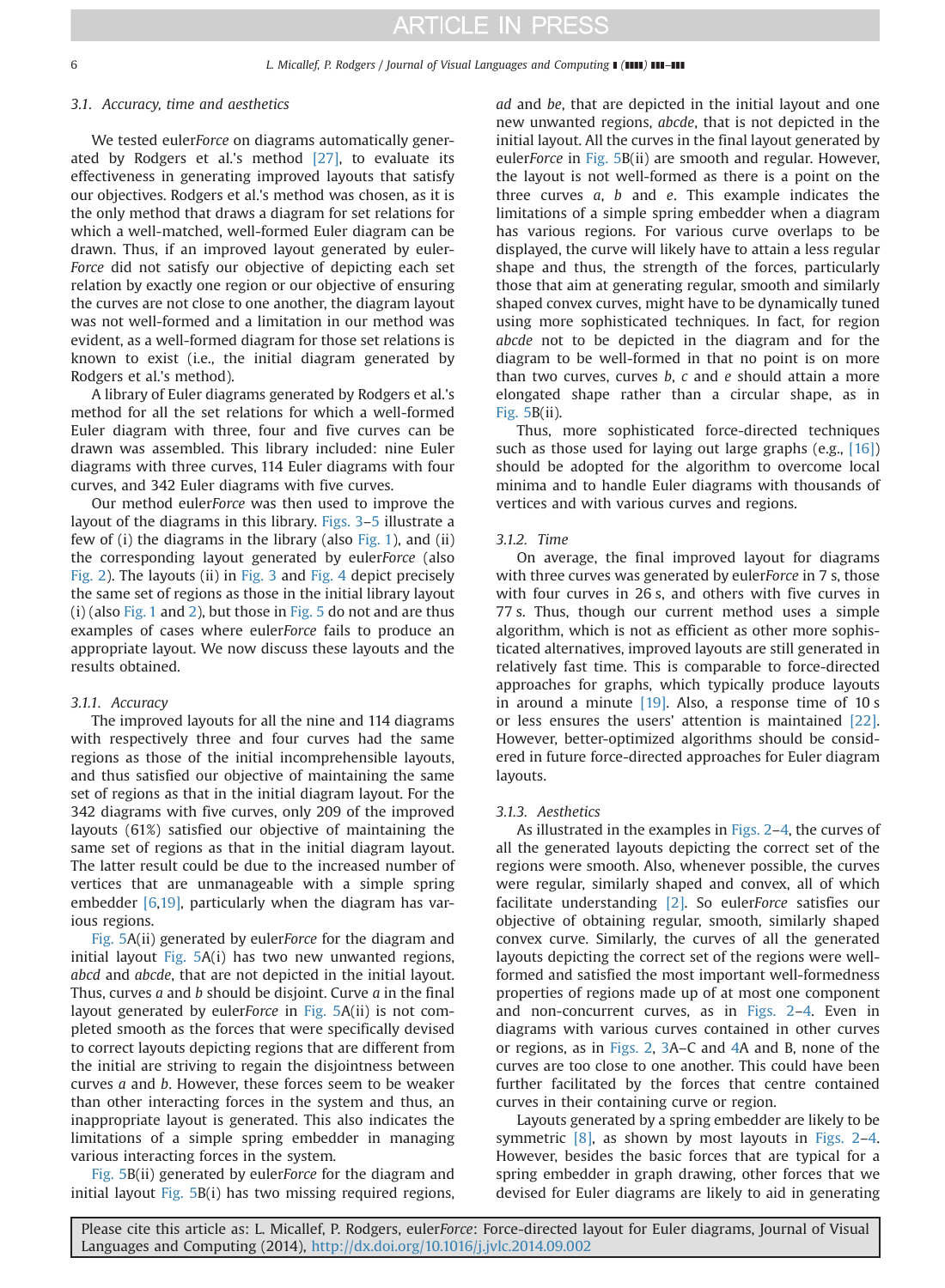*L. Micallef, P. Rodgers / Journal of Visual Languages and Computing* **[ (1111) 111-111 7 7** 

<span id="page-7-0"></span>

Fig. 3. Examples of (i) diagrams with four curves by Rodger et al.'s method [\[27\]](#page-10-0) in our library and (ii) the correct layouts by euler*Force*.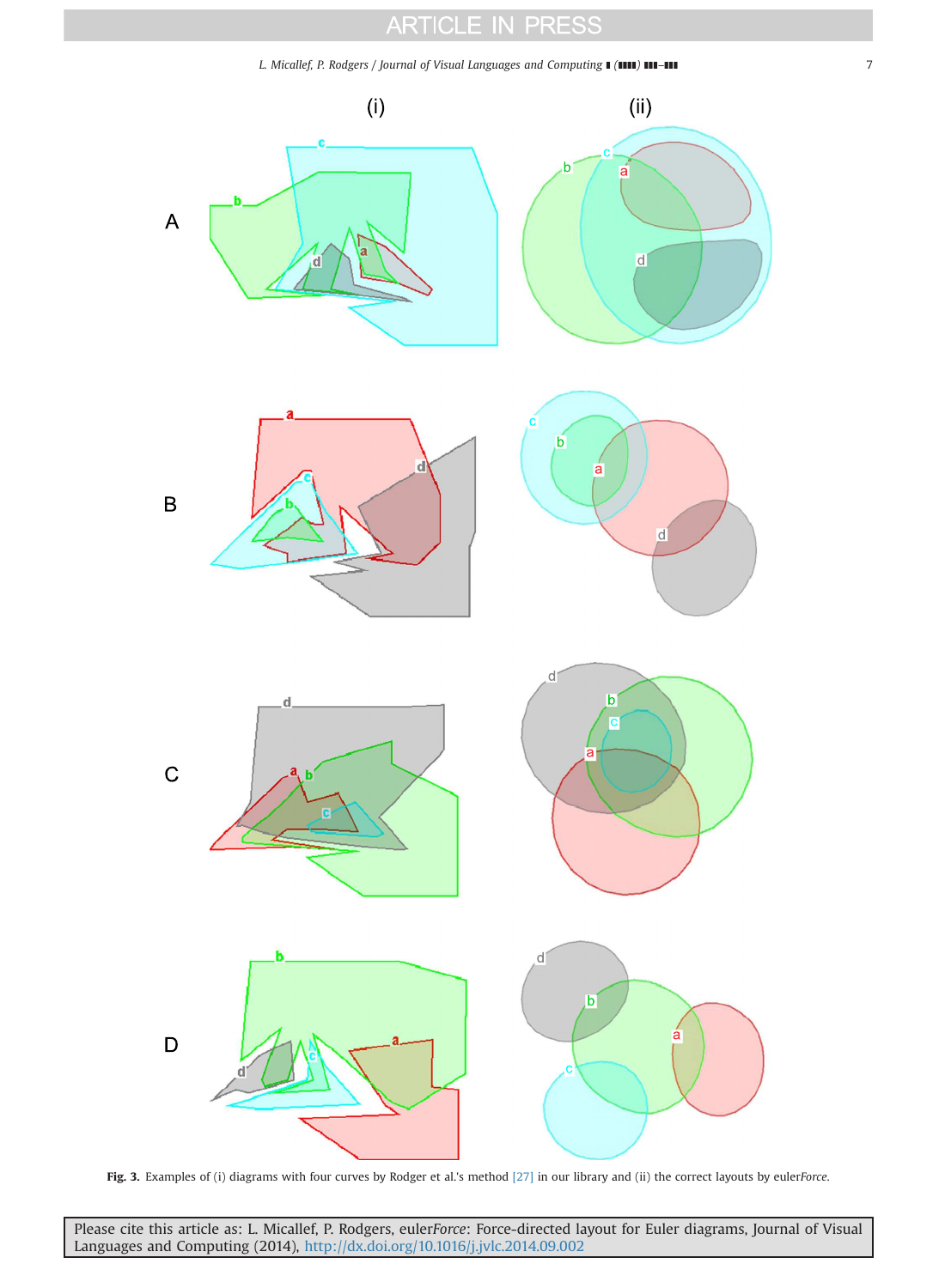<span id="page-8-0"></span>8 *L. Micallef, P. Rodgers / Journal of Visual Languages and Computing*  $\blacksquare$  ( $\blacksquare$ )  $\blacksquare$ 



Fig. 4. Examples of (i) diagrams with five curves by Rodger et al.'s method [\[27\]](#page-10-0) in our library and (ii) the correct layouts by euler*Force*.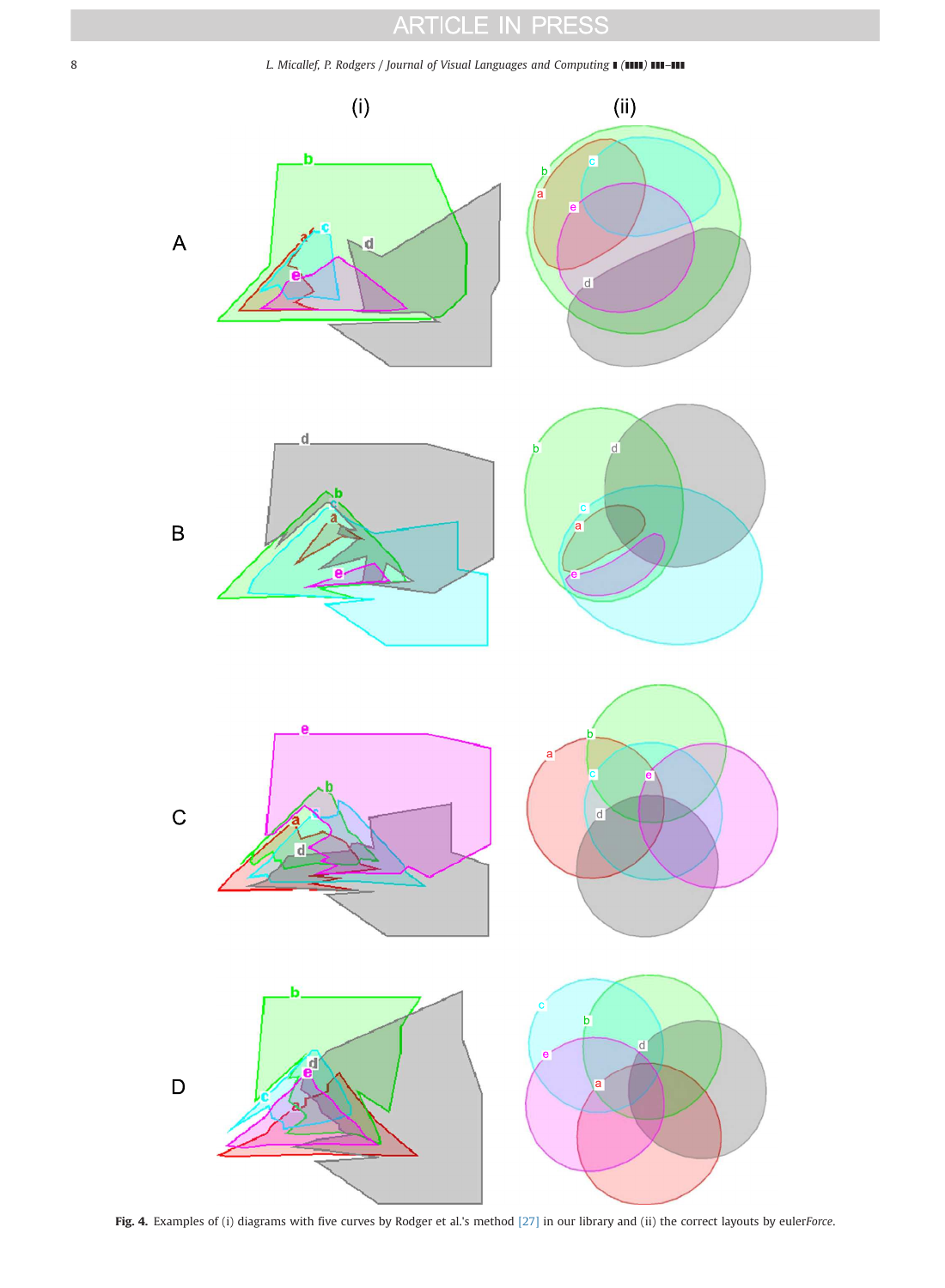*L. Micallef, P. Rodgers / Journal of Visual Languages and Computing* **[(1111) 111-111**  $\qquad \qquad \qquad$ 9

<span id="page-9-0"></span>

Fig. 5. Examples of (i) diagrams with five curves by Rodger et al.'s method [\[27\]](#page-10-0) in our library and (ii) the incorrect layouts by euler*Force*.

symmetric layouts. In particular, the forces that centre contained curves in their containing curve or region aid in generating highly symmetric layouts, as [Figs. 2](#page-2-0), [3A](#page-6-0)–C and [4A](#page-7-0) and B.

Having adequately sized regions and curves also aid diagram comprehend [\[2\].](#page-10-0) The area of the diagram could be evenly distributed among its regions, but in our case we opted for an adequate region area that is inversely proportional to the number of curves in which it resides. The generated layouts including [Figs. 2](#page-2-0)–[4](#page-7-0) indicate that this approach is effective as it ensures that: curves contained in other curves or regions are not too large for them to fit appropriately in the containing curve or region with possibly other regions, as in [Figs. 2](#page-2-0), [3](#page-6-0)A–C and [4A](#page-7-0) and B, and without breaking well-formedness; the number of curves in which a region is located is easier to identify.

For the layouts to be effectively evaluated, formalized aesthetic metrics and cognitive measures are required. Very few studies have investigated the aesthetics of such diagrams ([Section 1\)](#page-0-0), but no criteria have been formalized.

#### *3.2. eulerForce versus previous methods*

The only previous layout method that has been implemented is Flower et al.'s multi-criteria optimization method [\[14\].](#page-10-0) We compared the diagram layouts generated by Flower et al.'s method with those generated by euler*Force*.

As initial layouts, Flower et al. used diagrams generated by techniques [\[12,13\]](#page-10-0) available at the time. Fig. 6A(i) and B(i) illustrate diagrams generated by these techniques. The technique we used to generate the initial layouts for euler*Force* [\[27\]](#page-10-0) is more recent, but yet a variant of those used by Flower et al. for their method.

Given sets *a*, *b*, *c*, *d* and the set relations {ø, *a*, *c*, *ac*, *cd*, *acd*, *bcd*, *abcd*}, Flower et al.'s initial layout is Fig. 6A(i) and the generated improved layout is Fig. 6A(ii), while euler-*Force*'s initial layout is [Fig. 1](#page-1-0)A and the generated improved layout is [Fig. 2](#page-2-0)A. Flower et al.'s initial and final layout look similar as the position and the orientation of the curves is barely changed, indicating that the method is limited to a minimal local search leading to a layout whose aesthetics could be improved further. For instance, the layout generated by euler*Force* has regular, similarly shaped, circular curves. The containing and contained curves *c*, *d* and *b* are centre aligned and the distance between curve *c* and *d* is the same as the distance between curve *d* and *b*. All of these features further aid in indicating subsets in the data depicted by the diagram, thus facilitating data analysis. So, in contrast to Flower et al.'s layout, euler*Force*'s layout is symmetric, compact, easy to understand and remember.

Similar observations are evident for the layouts depicting set relations {ø, *a*, *c*, *d*, *ac*, *ad*, *bc*, *abc*} where Flower et al.'s initial layout is Fig. 6B(i) and the generated improved layout is Fig. 6B(ii), while euler*Force*'s initial layout is [Fig. 3B](#page-6-0)(i) and the generated improved layout is [Fig. 3](#page-6-0)B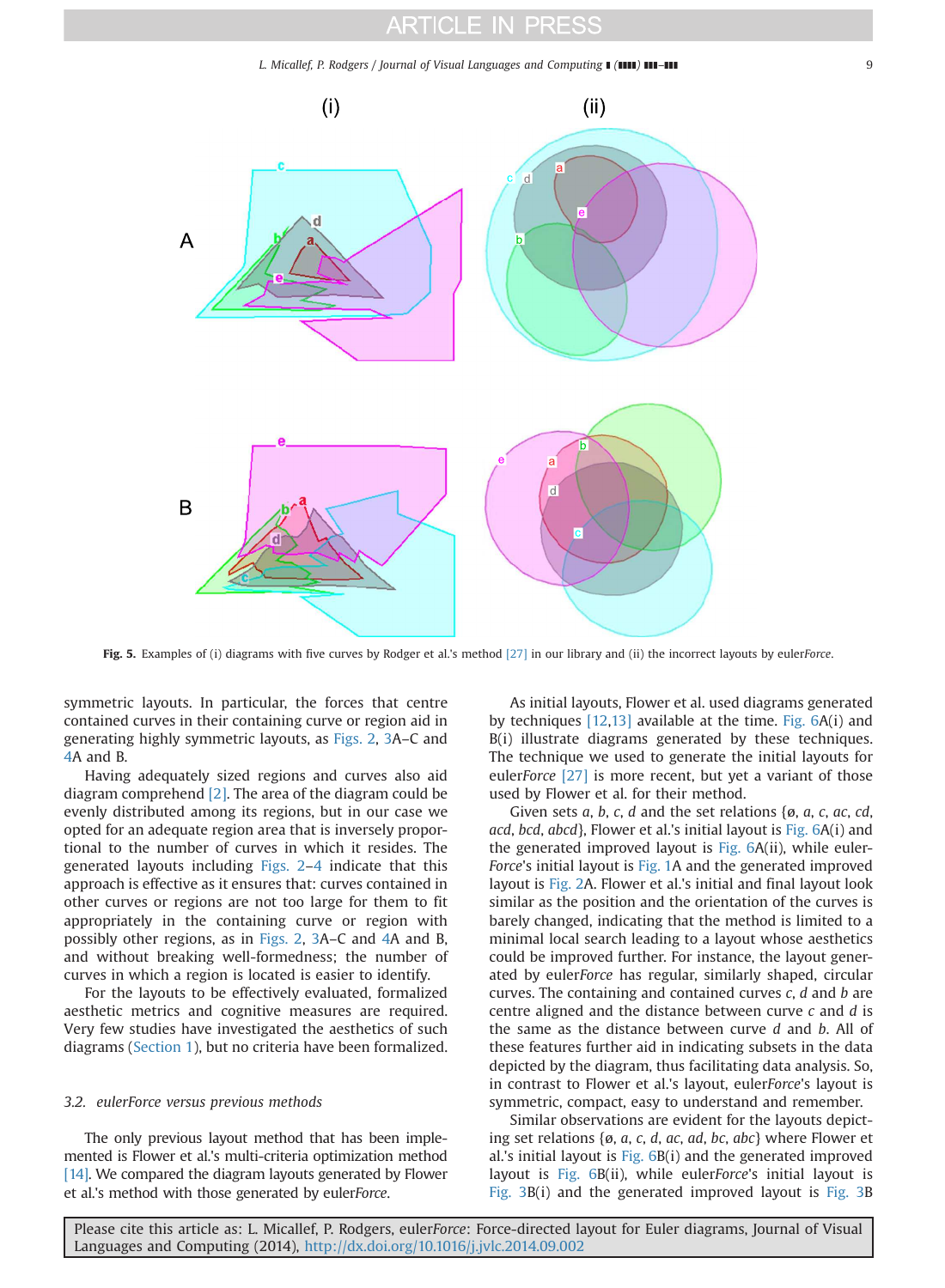<span id="page-10-0"></span>10 *L. Micallef, P. Rodgers / Journal of Visual Languages and Computing* $\blacksquare$  **(<b>1111**)  $\blacksquare$ 



Fig. 6. The improved layouts (ii) generated by Flower et al.'s method [14] for the diagrams and initial layouts (i).

(ii). Flower et al.'s final layout, [Fig. 6B](#page-9-0)(ii), was generated after 80 iterations and after the line segments in the diagram were converted to Bézier curves. The final layout of euler*Force*, [Fig. 6B](#page-9-0)(ii), was generated in 17 s. So a layout improvement method using a force-directed approach as euler*Force* could be faster than ones using multi-criteria optimization like Flower et al.'s method. After all, multicriteria optimization is known to be computationally expensive [21]. In contrast to euler*Force*, Flower et al.'s method is limited to diagrams with up to four curves and thus, no layouts with more than four curves could be included in our comparative analysis.

Though the initial layouts used by euler*Force* in our evaluation are less comprehensible than those used by Flower et al.'s method, the final improved layouts generated by euler*Force* are more aesthetically desirable and easier to use than those generated by Flower et al.'s method. The effectiveness of the layouts should be evaluated using formalized aesthetic metrics and cognitive measures. However, none are available for Euler diagrams and so, our comparative analysis and evaluation of the layouts was limited to a visual comparison of the layouts and based on the findings of the very few studies on Euler diagram aesthetics [2,3,26]. Even though Flower et al. defined a few aesthetic metrics to devise their layout method [14], these metrics were not evaluated.

#### 4. Conclusion

In this paper, we have described our layout method, euler*Force*, the first method that uses a force-directed approach to improve the layout of Euler diagrams. Our evaluation indicates great potential for using forcedirected techniques to improve Euler diagram layouts in quick time and to generate comprehensible diagrams given the required set relations.

It would be interesting to evaluate the layouts generated by euler*Force* for initial layouts that are not wellformed and for set relations for which a well-formed Euler diagram cannot be drawn. Until now, euler*Force* has been